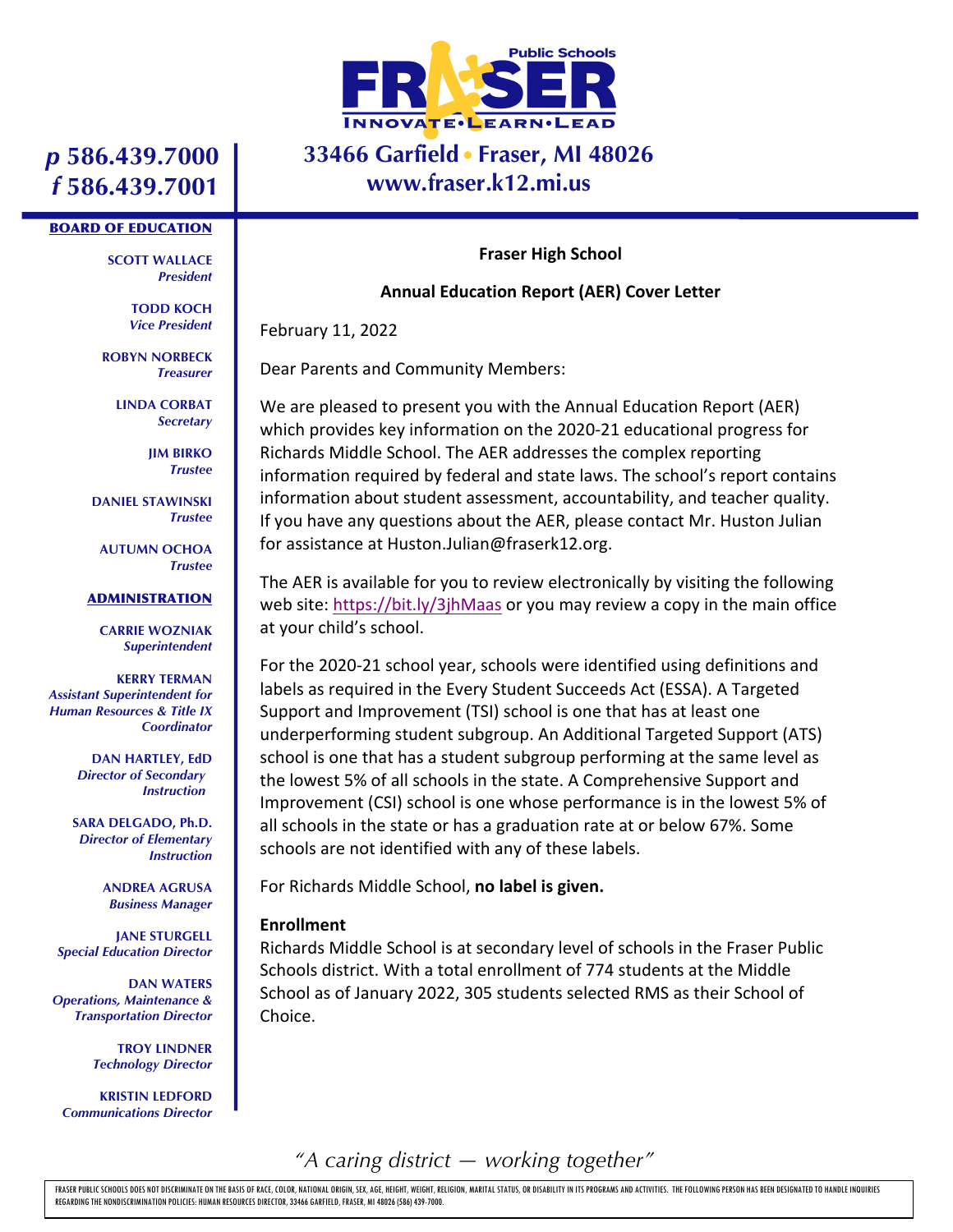

## **33466 Garfield Fraser, MI 48026 www.fraser.k12.mi.us**

### **THE SCHOOL IMPROVEMENT PROCESS**

Richards Middle School remains committed to our continuous improvement process. With the development of our PLC departments and our school leadership teams, staff representatives have committed to explore strategies to improve student and colleagues' learning and experiences at Richards Middle School. Every staff member is part of one of our building wide MICIP committees.

RMS has developed School Improvement goals in the areas of Reading, Writing, Math, and Social Emotional Goals for the 2021-2022 school year. The School Improvement Team reviews data quarterly in these areas to ensure that student growth is occurring. If data reveals that there is a lack of growth, PLC teams and teaching teams review the instructional practices to determine possible core interventions, and the MTSS team is consulted to discuss the students that are not progressing. Teachers are actively involved in professional development that directly impacts student and their learning.

During the 2021-2022 school year, Richards Middle School continues to implement our schoolwide Multi-Tiered System of Support, MTSS, for our students. The MTSS model assists our teachers in meeting the needs of every learner through benchmark, formative, and summative assessments and targeted intervention for all learners not meeting the Annual Measurable Objectives. Our building also implements UDL (universal design for learning) guiding principles that is a framework to improve and optimize teaching and learning for all students based on scientific insights into how we learn best.

### **SCHOOL IMPROVEMENT GOALS FOR 2021-22**

In the 2021-2022 school year, Richards Middle School will continue to work on the following school improvement goals:

**Goal #1:** All staff will be fully vested in implementing the Universal Design for Learning framework to support district-wide design for equity and Inclusion in conjunction with expert learning by the Spring of 2024.

**Goal #2:** Fraser Public Schools will increase proficiency in math as demonstrated on math state assessments by 3% in 2022.

**Goal #3**: Fraser Public Schools will increase proficiency in reading as demonstrated on the ELA State Assessments by 3% in 2022.

**Goal #4:** Fraser Public Schools will implement a Multi-Tiered System of Supports for social emotional learning where the percentage of students identified as Tier 1 increases by 1%.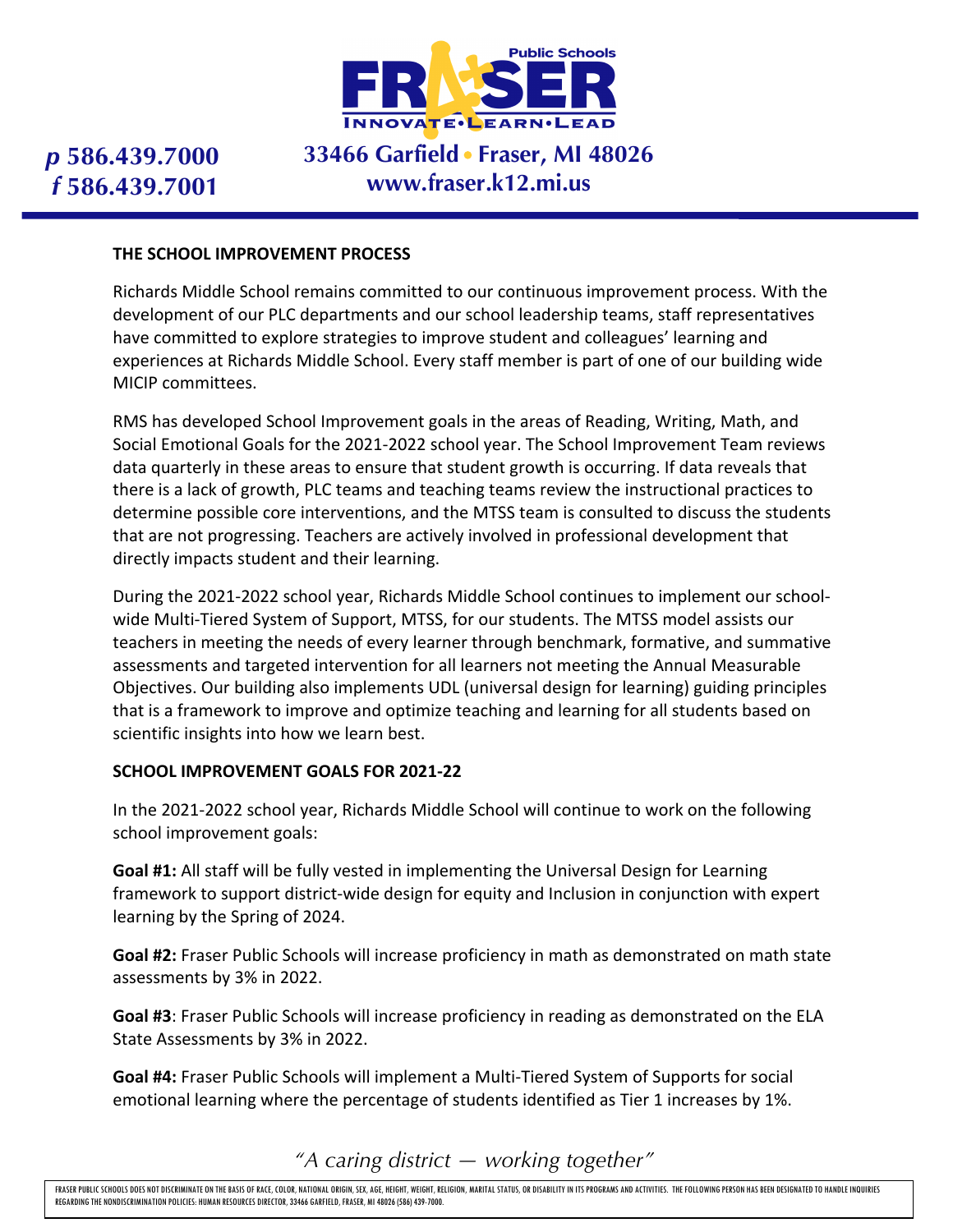

# **33466 Garfield Fraser, MI 48026 www.fraser.k12.mi.us**

As a result of these goals, we have seen progress in students' scores on our building assessments. Teachers administer common assessments three times per year in reading and math and then analyze student data to determine what interventions are needed. We also utilize our school-wide Multi-Tiered System of Support to assist our teachers in meeting the needs of every learner.

### **CURRICULUM**

The state of Michigan defines the comprehensive core curriculum as the essential curriculum content that all students must learn in order to progress through the various educational levels. In the last year, departments and K-12 District Committees have been engaged in reassessing and revamping the core curriculum to better align with the Common Core State Standards, NGSS, C3, and Michigan Content Expectations to design a Competency Based Learning Model. Time and effort have been spent to ensure that Richards Middle School curriculum will prepare students appropriately.

The results of this process are assessed through individual classroom and teacher assessment procedures as well as M-STEP and P-SAT test results. Departments and Curriculum Leaders have developed common assessments that evaluate student learning and growth. This type of data will allow teachers to analyze and improve any area of weakness discovered in student learning. Our continued goal for 2020-21 is the continued implementation and expansion of targeted tiered interventions that will support our students in the area of reading and mathematics. For example, during the 2011-12 school year the Math Committee recommended a change in the core curriculum at Richards Middle School. The committee worked with consultants at the district and county level to ensure that the new math series is aligned with the common core state standards. During the 2012-13 school year the math classes implemented the Connected Math Series. During the 2013-14 school year, our math department adopted a flexible learning program accelerating qualifying students through grade core curriculum, which provides these students with the opportunity to take ALG I for high school credit. This path and pace model continued during the 2015-2016 school year for our current RMS students and qualifying 6<sup>th</sup> grade students.

During the 2018-2019 school year, we adopted Eureka Math as part of our 7th Grade Math curriculum. Our  $8<sup>th</sup>$  grade has continued the implementation process of Eureka Math during the 2019-2020 School Year. During the 20-21 school year, RMS Algebra implemented the Envision curriculum.

A copy of the comprehensive core curriculum can be obtained by contacting, Dr. Dan Hartley, Director of Secondary Instruction.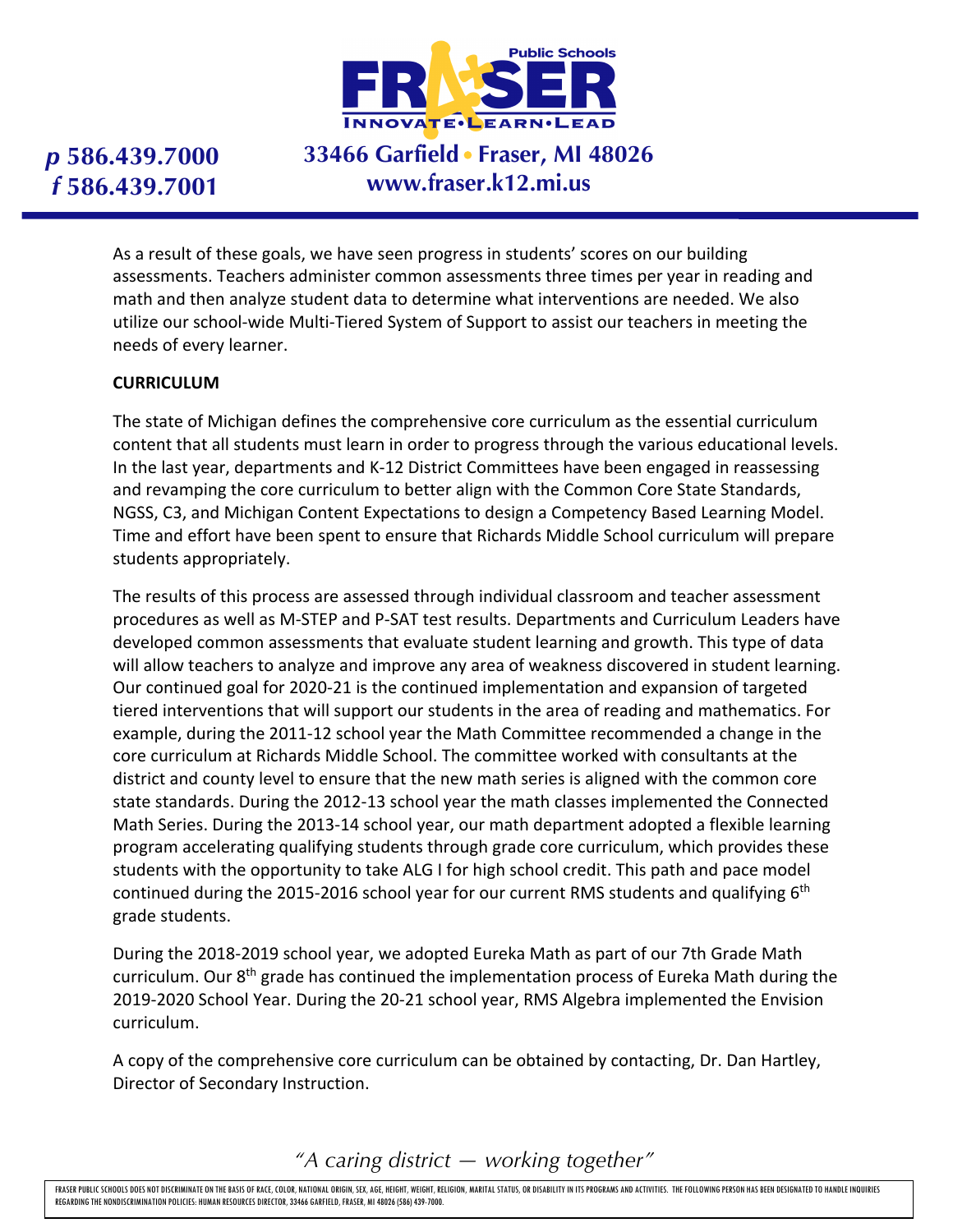

### **33466 Garfield Fraser, MI 48026 www.fraser.k12.mi.us**

### **STANDARDIZED TESTING for the 2020-21 school year**

| Grade | Subject                      | <b>Richards</b><br>Proficient | <b>County</b><br><b>Proficient</b> | <b>State</b><br>Proficient | <b>Macomb County Rank</b>                                                           |
|-------|------------------------------|-------------------------------|------------------------------------|----------------------------|-------------------------------------------------------------------------------------|
| 7     | <b>Mathematics</b>           | 30.60%                        | 27.90%                             | 32.30%                     | 8th                                                                                 |
| 17    | English                      | 41.60%                        | 36.90%                             | 40.70%                     | 8th                                                                                 |
| 17    | <b>Science</b>               | N/A                           | N/A                                | N/A                        | *No scores reported<br>for the 18-19 school<br>year due to new<br>lassessment model |
| 8     | <b>Mathematics</b><br>(PSAT) | 28.3%                         | 31%                                | 36%                        | 11 <sup>th</sup>                                                                    |
| 8     | <b>English (PSAT)</b>        | 60.8%                         | 60.6%                              | 63.6%                      | 5th                                                                                 |
| 8     | <b>Social Studies</b>        | 16.3%                         | N/A                                | N/A                        | N/A                                                                                 |

### **PARENT TEACHER CONFERENCES**

The annual fall and spring parent/teacher conferences provide an opportunity for all parents to visit the school and meet the administration and professional staff, to gain information about the school's programs and to form home/school partnerships. It should be noted that our teachers have 25 minutes every morning to conduct student/parent meetings. Parents also have 24/7 access to their child's academic progress via PowerSchool. While parents contact our staff throughout the year as described, the following information shows the percentage of students whose parents attended for Fall and Spring conferences. Our spring format has changed over the years to schedule appointments which has improved our attendance percentage.

| <b>DATE &amp; DESCRIPTION OF EVENT</b>                                                | <b>SUMMARY OF ATTENDANCE</b>                                                                      |
|---------------------------------------------------------------------------------------|---------------------------------------------------------------------------------------------------|
| October 2021- Winter Conferences, we hosted<br>face and face and virtual conferences. | Out of 1,296 virtual and face to spots available<br>959 conferences were schedule by our families |
| March 2021-Spring Conferences - (Invitation only)                                     | Out of 1,344 virtual conference spots, 1010<br>conferences were scheduled by our families.        |

*"A caring district — working together"*

FRASER PUBLIC SCHOOLS DOES NOT DISCRIMINATE ON THE BASIS OF RACE, COLOR, NATIONAL ORIGIN, SEX, AGE, HEIGHT, WEIGHT, RELIGION, MARITAL STATUS, OR DISABILITY IN ITS PROGRAMS AND ACTIVITIES. THE FOLLOWING PERSON HAS BEEN DESI REGARDING THE NONDISCRIMINATION POLICIES: HUMAN RESOURCES DIRECTOR, 33466 GARFIELD, FRASER, MI 48026 (586) 439-7000.